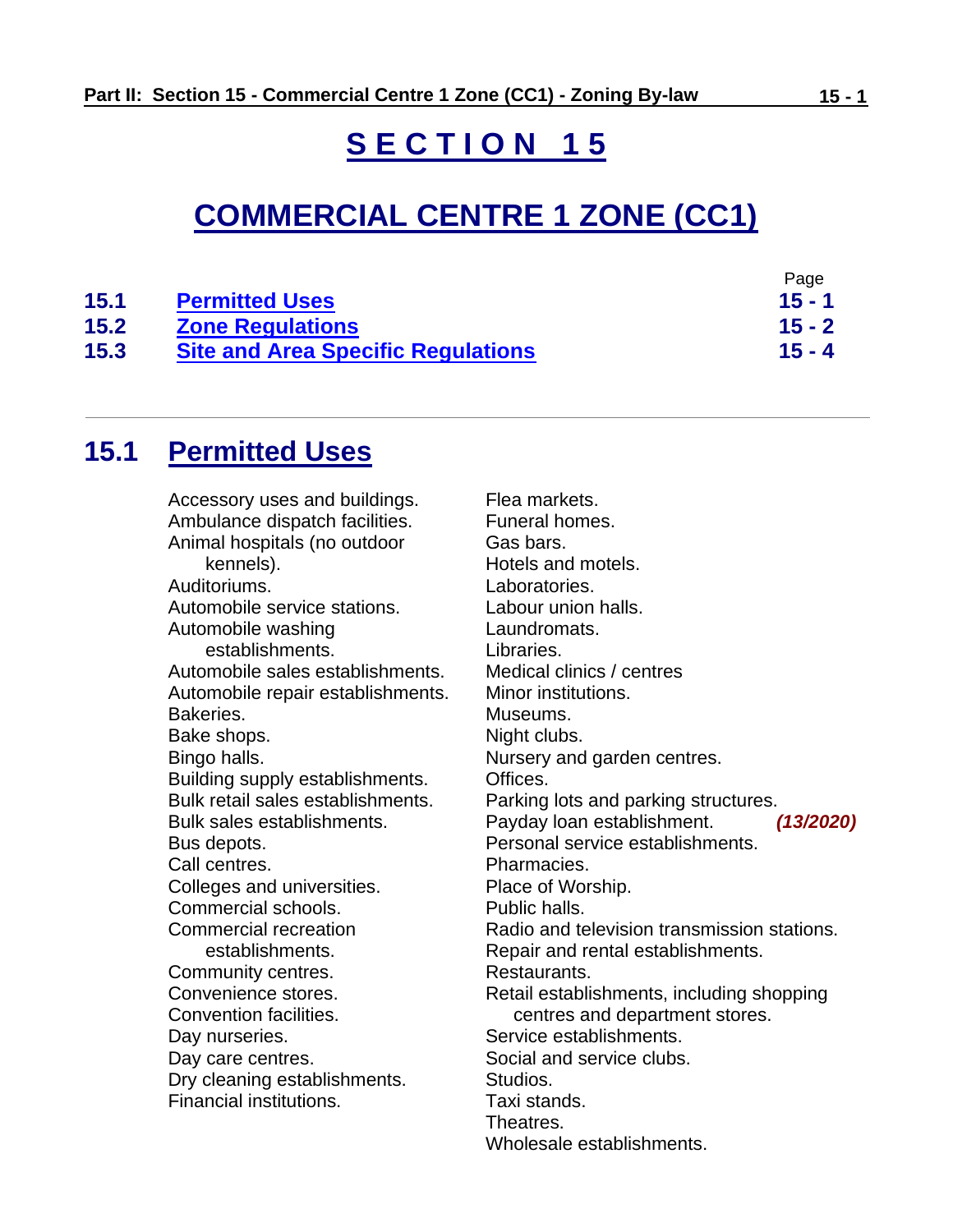# <span id="page-1-0"></span>**15.2 Zone Regulations**

### **15.2.1 All Uses Permitted in Subsection 15.1 With the Exception of Automobile Service Stations and Gas Bars**

| (1) | Lot Area:                        | (minimum) | 460m <sup>2</sup>                                                                                                                        |
|-----|----------------------------------|-----------|------------------------------------------------------------------------------------------------------------------------------------------|
| (2) | Lot Frontage:                    | (minimum) | 15m                                                                                                                                      |
| (3) | Front Yard Depth:                | (minimum) | 12m                                                                                                                                      |
| (4) | Side Yard Width:                 | (minimum) | 3m (each side) provided however,<br>that where the side yard abuts a<br>street or any Residential Zone, the<br>side yard shall be 6m     |
| (5) | Rear Yard Depth:                 | (minimum) | <b>3m</b> , provided however, that where<br>the rear lot line abuts any<br>Residential Zone, the minimum<br>rear yard depth shall be 12m |
| (6) | Height:                          | (maximum) | 13.5m                                                                                                                                    |
| (7) | Landscaped Open Space: (minimum) |           | 10%                                                                                                                                      |
| (8) | Landscaped Strips:               | (minimum) | <b>3m</b> adjacent to any Residential<br>Zone                                                                                            |

### **15.2.2 Automobile Service Stations and Gas Bars**

| (1) | Lot Area:         | (minimum)           | 900m <sup>2</sup>                                                                                                                           |
|-----|-------------------|---------------------|---------------------------------------------------------------------------------------------------------------------------------------------|
| (2) | Lot Frontage:     | (minimum)           | 30 <sub>m</sub>                                                                                                                             |
| (3) | Front Yard Depth: | (minimum)           | 15m                                                                                                                                         |
| (4) | Side Yard Widths: | (minimum)<br>$\sim$ | <b>3m</b> interior side yard, except that<br>where a side lot line abuts a<br>Residential Zone, the minimum<br>side yard width shall be 12m |
|     |                   |                     | <b>10m</b> exterior side yard                                                                                                               |
| (5) | Rear Yard Depth:  | (minimum)           | <b>3m</b> , except that where a rear lot<br>line abuts any Residential Zone,<br>the minimum rear yard depth shall                           |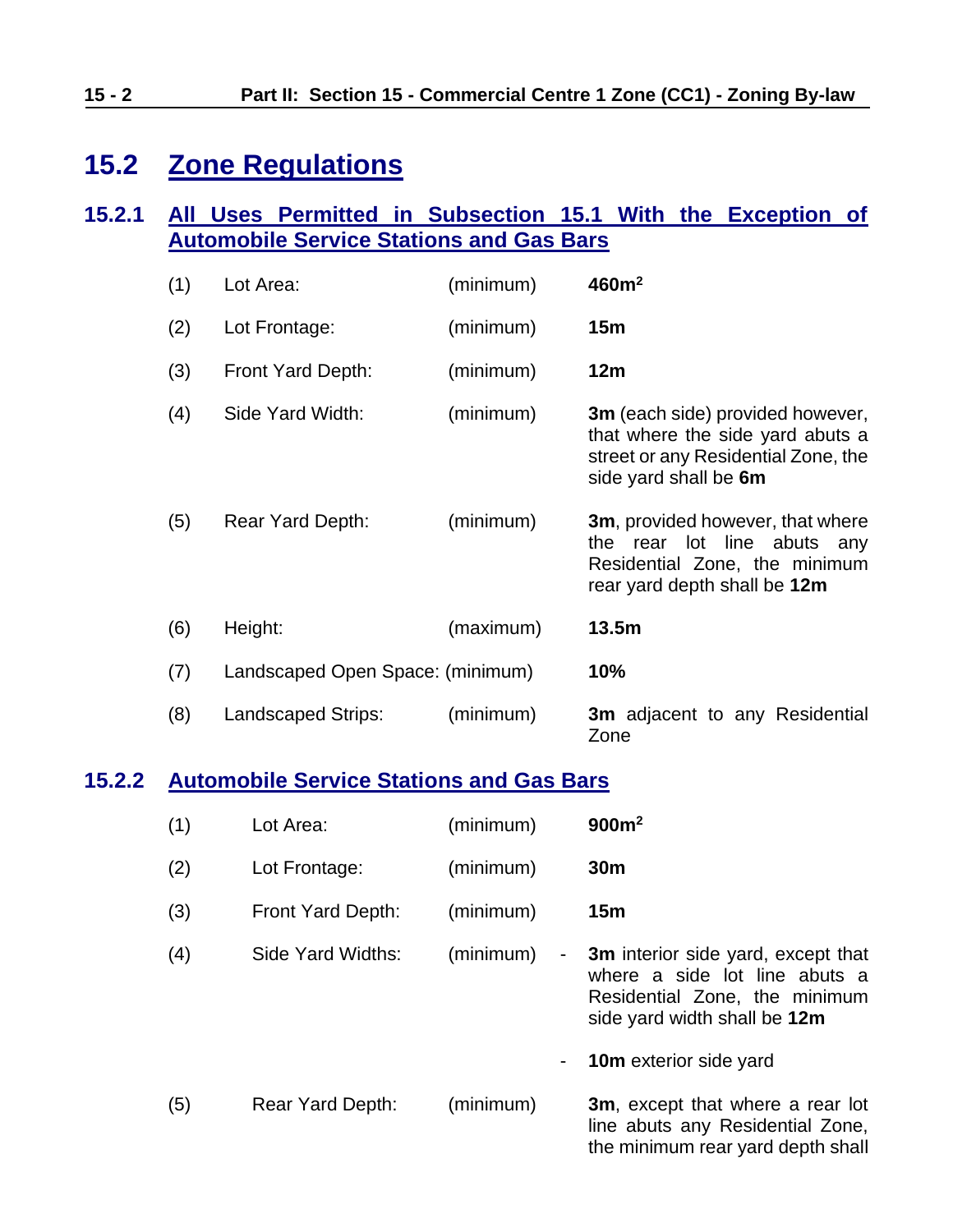| (6) | Height:                   | (maximum) | be $12m$<br>10 <sub>m</sub>              |
|-----|---------------------------|-----------|------------------------------------------|
| (7) | <b>Landscaped Strips:</b> | (minimum) | <b>3m</b> adjacent to a Residential Zone |
| (8) | All Other Regulations:    |           | as set out in Section 3.13.              |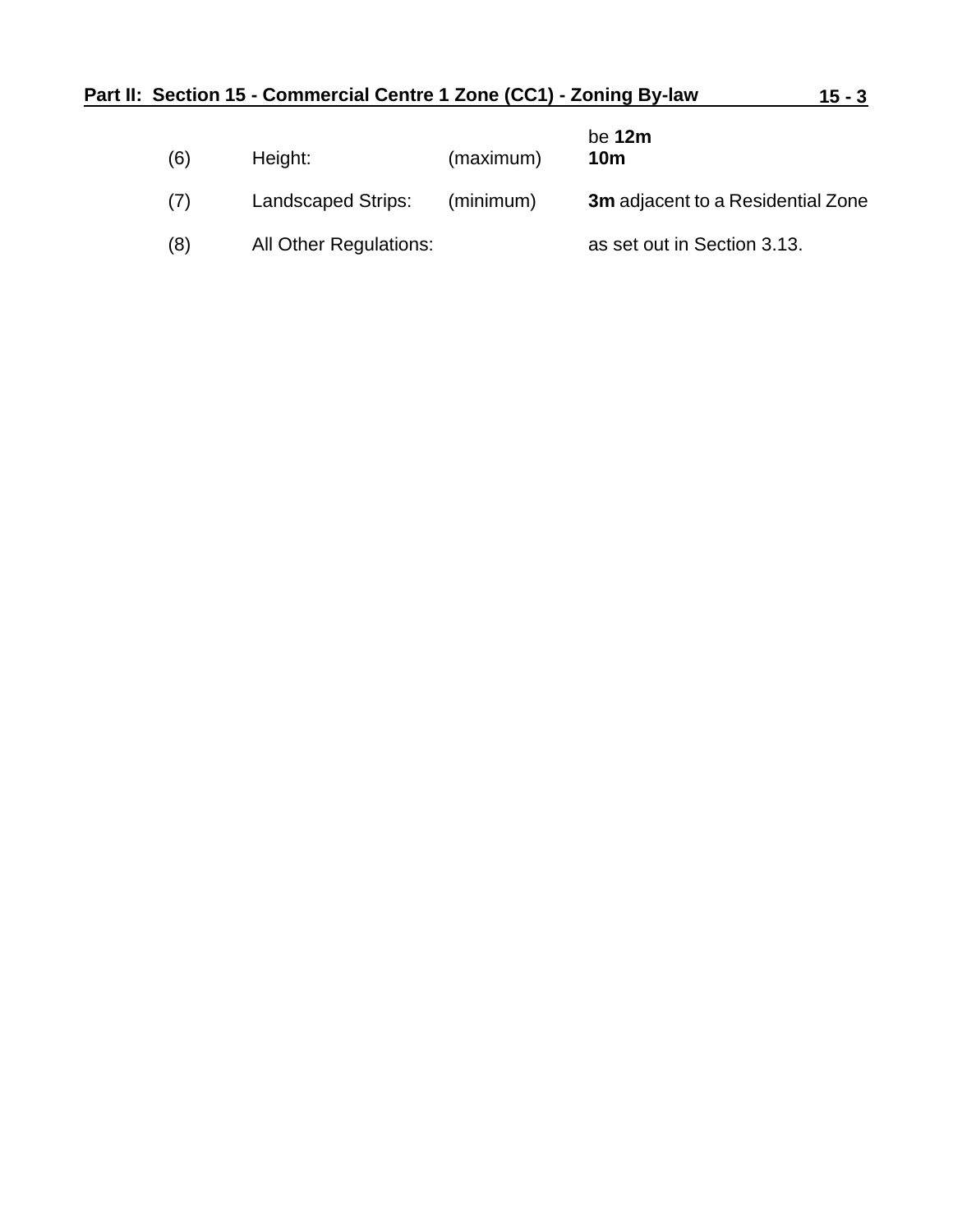## <span id="page-3-0"></span>**15.3 Site and Area Specific Regulations**

**The following site and area specific zones shall be subject to the preceding permitted uses and zone regulations except where those permitted uses and regulations are varied by the provisions of these site and area specific zones**.

|              | Page     |               | Page      |               | Page      |
|--------------|----------|---------------|-----------|---------------|-----------|
| <b>CC1-1</b> | $15 - 4$ | <b>CC1-9</b>  | $15 - 8$  | <b>CC1-17</b> | $15 - 12$ |
| <b>CC1-2</b> | $15 - 5$ | <b>CC1-10</b> | $15 - 9$  | <b>CC1-18</b> | $15 - 12$ |
| <b>CC1-3</b> | $15 - 5$ | <b>CC1-11</b> | $15 - 10$ | <b>CC1-19</b> | $15 - 14$ |
| <b>CC1-4</b> | $15 - 5$ | <b>CC1-12</b> | $15 - 10$ | <b>CC1-20</b> | $15 - 14$ |
| <b>CC1-5</b> | $15 - 6$ | <b>CC1-13</b> | $15 - 11$ | <b>CC1-21</b> | $15 - 15$ |
| <b>CC1-6</b> | $15 - 7$ | <b>CC1-14</b> | $15 - 11$ | <b>CC1-22</b> | $15 - 16$ |
| <b>CC1-7</b> | $15 - 7$ | <b>CC1-15</b> | $15 - 11$ | <b>CC1-23</b> | $15 - 17$ |
| CC1-8        | $15 - 8$ | <b>CC1-16</b> | $15 - 12$ | CC1-24        | $15 - 17$ |
|              |          |               |           | <b>CC1-25</b> | $15 - 19$ |

# <span id="page-3-1"></span>**15.3.1 CC1-1** (See Zoning Map Part 32)

#### **15.3.1.1 Site Zone Regulations**

| (1) | Lot Area:              | (minimum)                   | 1,000m <sup>2</sup>               |
|-----|------------------------|-----------------------------|-----------------------------------|
| (2) | Lot Frontage:          | (minimum)                   | 30 <sub>m</sub>                   |
| (3) | Front Yard Depth:      | (minimum)                   | 9m                                |
| (4) | Side Yard Widths:      | (minimum)<br>$\blacksquare$ | 3m for an interior side yard      |
|     |                        |                             | 6m from a municipal street        |
| (5) | Rear Yard Depth:       | (minimum)                   | 12m if adjacent to a Residential  |
|     |                        |                             | Zone                              |
| (6) | Lot Coverage:          | (maximum)                   | 40%                               |
| (7) | <b>Landscaped Open</b> | (minimum)                   | 10%                               |
|     | Space:                 |                             |                                   |
| (8) | Landscaped Strip:      | (minimum)                   | 6m adjacent to a municipal street |
|     |                        |                             |                                   |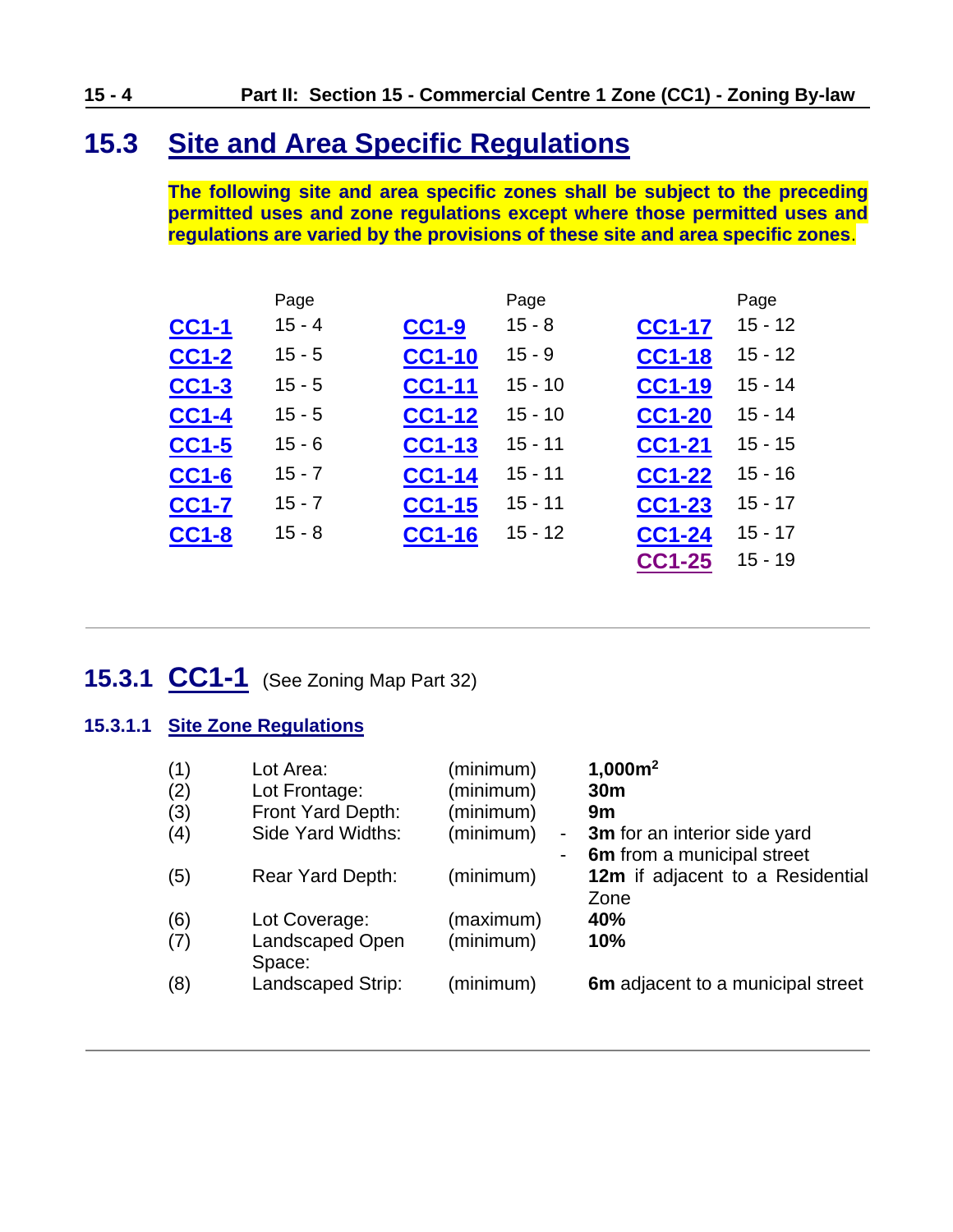## <span id="page-4-0"></span>**15.3.2 CC1-2** (See Zoning Map Part 48)

#### **15.3.2.1 Site Zone Regulations - Automobile Washing Establishments**

| (1)<br>(2)<br>(3)<br>(4) | Lot Area:<br>Lot Frontage:<br>Front Yard Depth:<br>Side Yard Widths: | (minimum)<br>(minimum)<br>(minimum)<br>(minimum)<br>$\blacksquare$ | 460m <sup>2</sup><br>20 <sub>m</sub><br>12m<br><b>3m</b> from west lot line<br>no minimum east side yard                                            |
|--------------------------|----------------------------------------------------------------------|--------------------------------------------------------------------|-----------------------------------------------------------------------------------------------------------------------------------------------------|
| (5)<br>(6)               | <b>Rear Yard Depth:</b><br><b>Stacking Spaces:</b>                   | (minimum)<br>(minimum)                                             | 3m<br>spaces for the<br>$\mathbf{2}^-$<br>storage<br>of<br>for<br>each<br>vehicles<br>automobile<br>washing bay, exclusive of the bays<br>or stalls |
| (7)                      | Height:                                                              | (maximum)                                                          | 13.5m                                                                                                                                               |

### <span id="page-4-1"></span>**15.3.3 CC1-3** (See Zoning Map Part 48)

#### **15.3.3.1 Site Zone Regulations All Uses Set Out in Section 15.1 except Automobile Service Stations and Gas Bars**

| (1) | Lot Area:         | (minimum) | 1.5 <sub>ha</sub> |
|-----|-------------------|-----------|-------------------|
| (2) | Lot Frontage:     | (minimum) | 15m               |
| (3) | Front Yard Depth: | (minimum) | 13.5m             |
| (4) | Side Yard Widths: | (minimum) | 3m                |
| (5) | Rear Yard Depth:  | (minimum) | 9m                |
| (6) | Height:           | (maximum) | 13.5m             |

### <span id="page-4-2"></span>**15.3.4 CC1-4** (See Zoning Map Part 47) *(48/2020)*

#### **15.3.4.1 Permitted Uses**

- (1) Those uses set out in Section 15.1, excluding night clubs in buildings adjacent to residential uses.
- (2) Multiple use apartment dwelling at the south-east section of the site as it exists on the date of the passing of this by-law.

#### **15.3.4.2 Site Zone Regulations – Multiple Use Apartment Building**

| (1) | Lot Area: | (minimum) | 0.4 <sub>ha</sub> |
|-----|-----------|-----------|-------------------|
|-----|-----------|-----------|-------------------|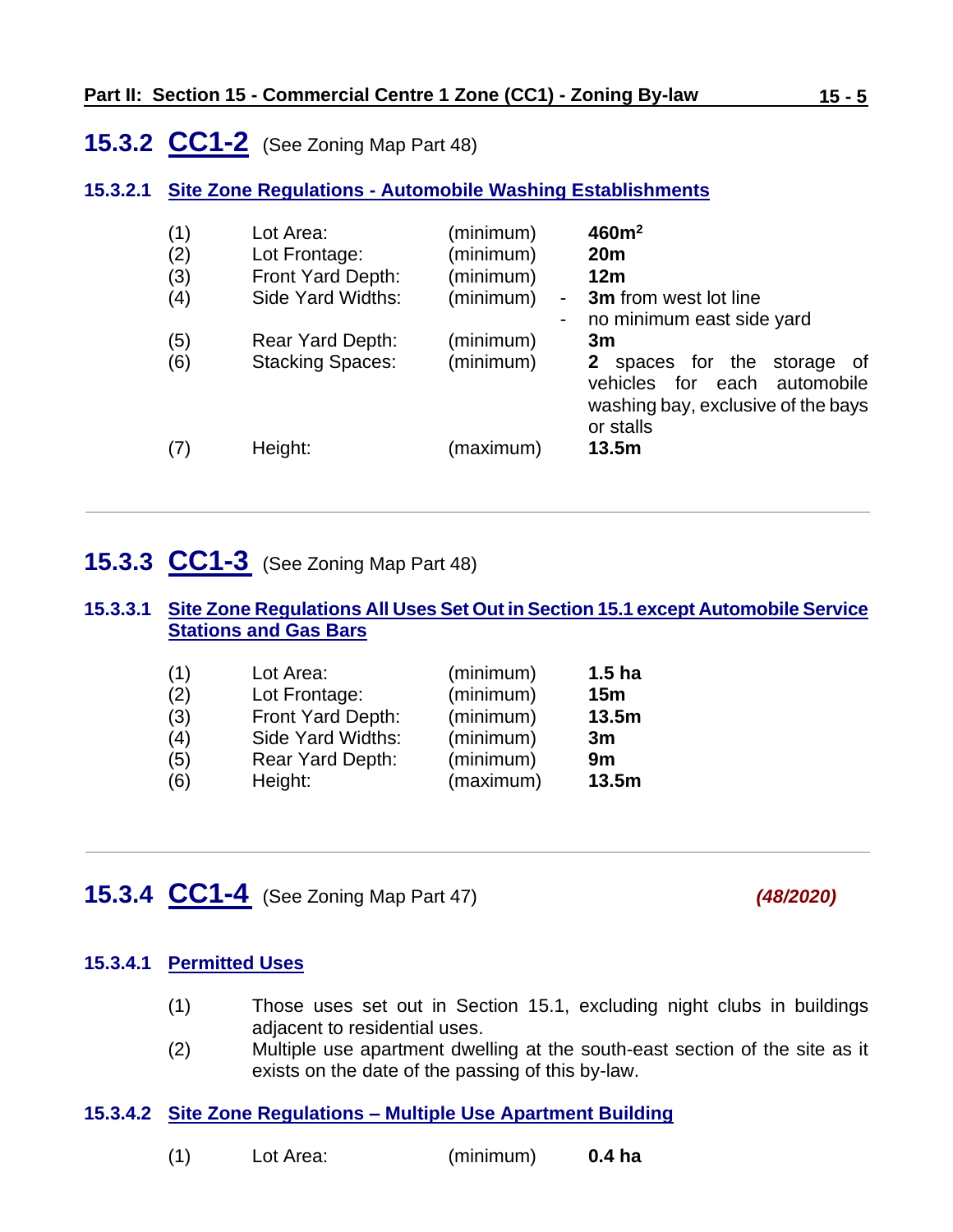| $15 - 6$ | Part II: Section 15 - Commercial Centre 1 Zone (CC1) - Zoning By-law |                                                                                                                                                                                  |                                                                            |                                                                                                                                                                                                                                                                                      |
|----------|----------------------------------------------------------------------|----------------------------------------------------------------------------------------------------------------------------------------------------------------------------------|----------------------------------------------------------------------------|--------------------------------------------------------------------------------------------------------------------------------------------------------------------------------------------------------------------------------------------------------------------------------------|
|          | (2)<br>(3)<br>(4)<br>(5)<br>(6)<br>(7)<br>(8)<br>(9)                 | Height:<br>Ground Floor Commercial: (minimum)<br>Lot Frontage:<br>Front Yard Depth:<br>Side Yard Depth:<br>Rear Yard Depth:<br>Lot Coverage:<br>Landscaped Open Space: (minimum) | (maximum)<br>(minimum)<br>(minimum)<br>(minimum)<br>(minimum)<br>(maximum) | 11 storeys<br>GFA of $92.9m2$<br>80m (along Afton Dr.)<br>5m from Afton Dr.<br>4m<br>20 <sub>m</sub><br>25%<br>20%                                                                                                                                                                   |
|          | (10)<br>(11)                                                         | Landscaping Strip:<br>Parking:                                                                                                                                                   | (minimum)<br>(minimum)                                                     | 3m<br>wide<br>along<br>the<br>south<br>property line, except for the area<br>measured a distance of 20<br>metres from the east property<br>line in a westerly direction along<br>said property line.<br>151 spaces (58 on-site parking<br>spaces and 93 off-site parking<br>spaces). |
| 15.3.4.3 |                                                                      | <b>Site Zone Regulations - Shopping Centre Use</b>                                                                                                                               |                                                                            |                                                                                                                                                                                                                                                                                      |
|          | (1)<br>(2)<br>(3)<br>(4)<br>(5)                                      | Lot Area:<br>Height:<br>Lot Frontage:<br>Front Yard Depth:<br>Side Yard Depth:                                                                                                   | (minimum)<br>(maximum)<br>(minimum)<br>(minimum)<br>(minimum)              | 4 ha<br>13.5m<br>165m<br>5m from Afton Dr.<br>3m, except that where the side<br>yard abuts London Road, the<br>side yard shall be 12m.                                                                                                                                               |
|          | (6)<br>(7)                                                           | <b>Rear Yard Depth:</b><br>Restaurants:                                                                                                                                          | (minimum)<br>(maximum)                                                     | <b>10m</b><br>6 having a combined Maximum                                                                                                                                                                                                                                            |

- **gross floor area of 1,900m<sup>2</sup> .** (8) Parking: (minimum) **612 parking spaces for the entire Shopping Centre site as it exists on the date of passing of this by-law, with 93 shared**
- **use apartment dwelling.** (9) All other provisions as existed on the date of the passing of this by-law.

**parking spaces for the multiple-**

# <span id="page-5-0"></span>**15.3.5 CC1-5** (See Zoning Map Part 47)

### **15.3.5.1 Site Zone Regulations**

| (1) | Lot Frontage:     | (minimum) | 23m             |
|-----|-------------------|-----------|-----------------|
| (2) | Front Yard Depth: | (minimum) | 12 <sub>m</sub> |
| (3) | Side Yard Widths: | (minimum) | 3m (each side)  |
| (4) | Rear Yard Depth:  | (minimum) | 7.5m            |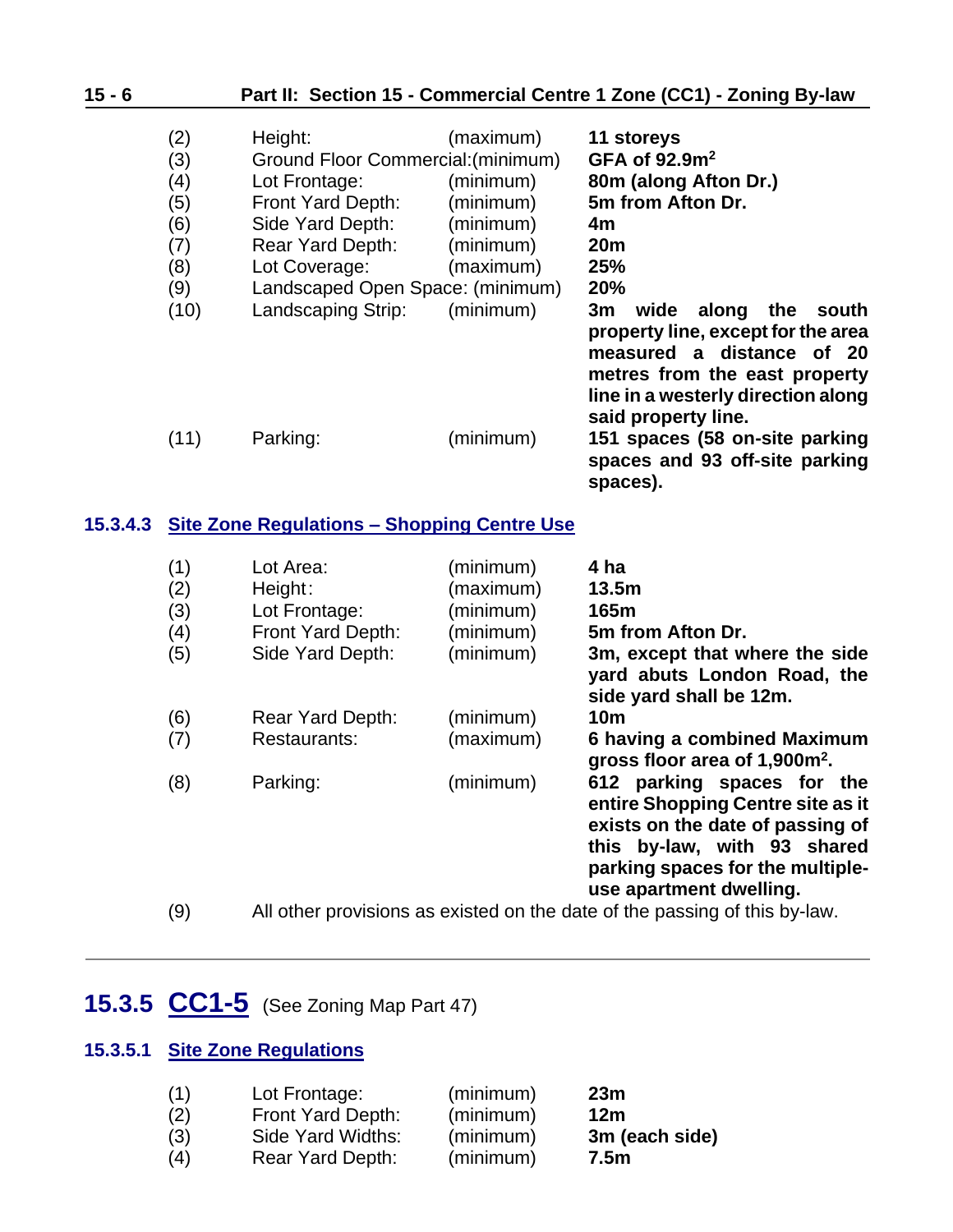(5) Height: (maximum) **2 storeys**

# <span id="page-6-0"></span>**15.3.6 CC1-6** (See Zoning Map Part 47)

#### **15.3.6.1 Permitted Uses**

That lands shall be used for the following uses only:

- (1) Accessory uses and buildings.
- (2) Bingo halls.
- (3) Bus depots. *(139/2002)*
- (4) Commercial schools.
- (5) Commercial recreation uses within completely enclosed buildings.
- (6) Convenience stores.
- (7) Financial institutions.
- (8) Medical centres/clinics.
- (9) Offices.
- (10) Personal service shops.
- (11) Restaurants.
- (12) Retail including shopping centres.

#### **15.3.6.2 Site Zone Regulations**

| (1) | Rear Yard Depth:       | (minimum) | 7.5m                               |
|-----|------------------------|-----------|------------------------------------|
| (2) | Height:                | (maximum) | 2 storeys                          |
| (3) | All Other Regulations: |           | the regulations set out in Section |
|     |                        |           | $15.2.1$ shall apply               |

### <span id="page-6-1"></span>**15.3.7 CC1-7** (See Zoning Map Part 46)

#### **15.3.7.1 Permitted Uses**

(1) Those uses permitted in Section 16.1, the GC1 zone.

#### **15.3.7.2 Site Zone Regulations**

| (1) | Lot Area:                | (minimum) | 460m <sup>2</sup> |
|-----|--------------------------|-----------|-------------------|
| (2) | Lot Frontage:            | (minimum) | 12m               |
| (3) | <b>Front Yard Depth:</b> | (minimum) | 3m                |
| (4) | Side Yard Widths:        | (minimum) | 3m                |
| (5) | Rear Yard Depth:         | (minimum) | 7.5 <sub>m</sub>  |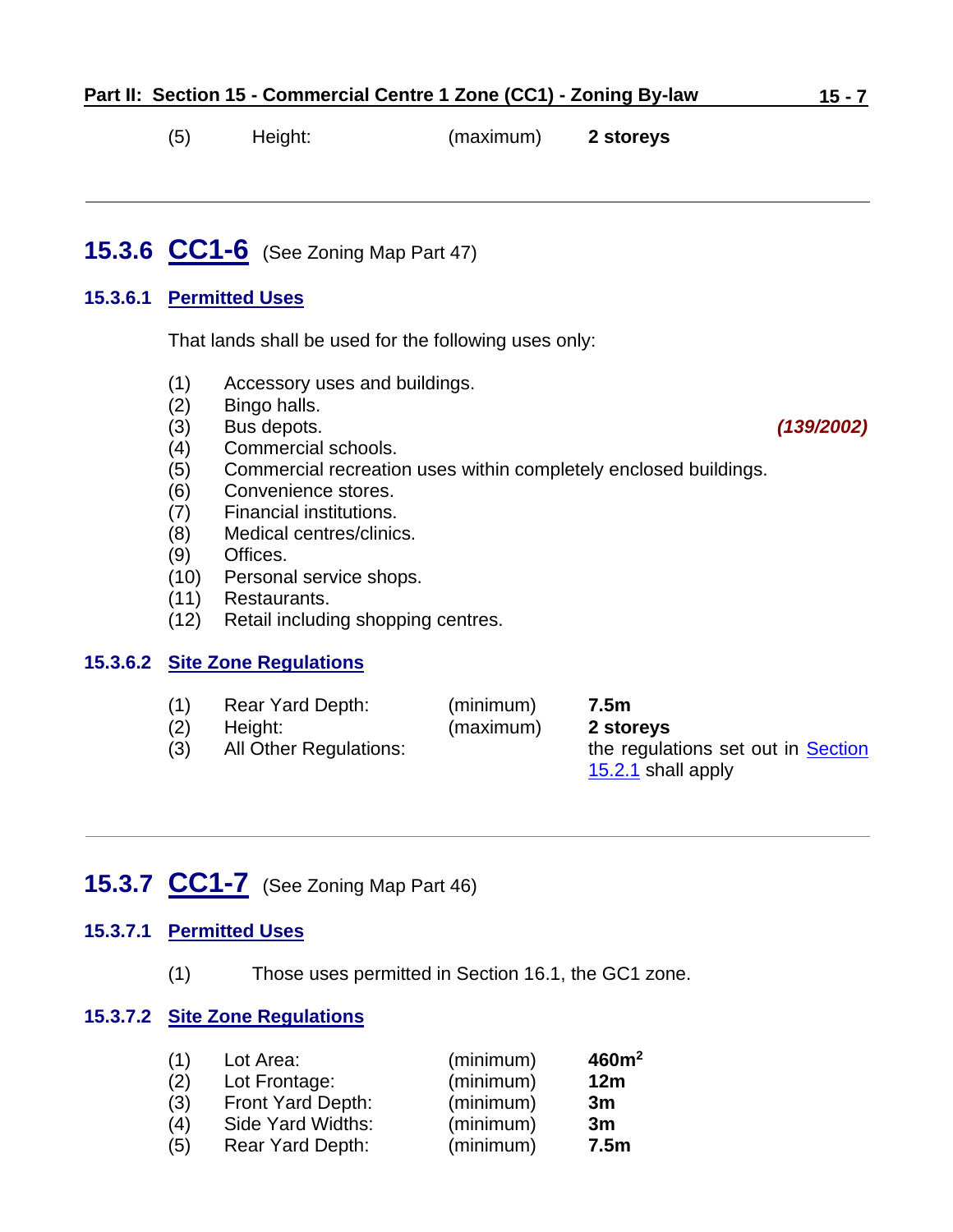### **15 - 8 Part II: Section 15 - Commercial Centre 1 Zone (CC1) - Zoning By-law**

- (6) Lot Coverage: (maximum) **50%**
- (7) Height: (maximum) **10m**
	-

or a residential use

(8) Landscaped Open Space: (minimum) **10%** (9) Landscaped Strips: (minimum) **3m** adjacent to a Residential Zone

### <span id="page-7-1"></span>**15.3.8 CC1-8** (See Zoning Map Part 30)

#### **15.3.8.1 Permitted Uses**

- (1) Accessory uses and buildings.
- (2) Shall be used as an office use only.

#### **15.3.8.2 Site Zone Regulations**

| (1)  | Lot Area:              | (minimum) |   | 370m <sup>2</sup>                                                                                                                                                           |
|------|------------------------|-----------|---|-----------------------------------------------------------------------------------------------------------------------------------------------------------------------------|
| (2)  | Lot Frontage:          | (minimum) |   | 12m                                                                                                                                                                         |
| (3)  | Front Yard Depth:      | (minimum) |   | 3m                                                                                                                                                                          |
| (4)  | Side Yard Widths:      | (minimum) | - | 3m east side                                                                                                                                                                |
|      |                        |           |   | 5m west side                                                                                                                                                                |
| (5)  | Rear Yard Depth:       | (minimum) |   | 7.5 <sub>m</sub>                                                                                                                                                            |
| (6)  | Lot Coverage:          | (maximum) |   | 35%                                                                                                                                                                         |
| (7)  | Height:                | (maximum) |   | <b>10m</b>                                                                                                                                                                  |
| (8)  | Landscaped Open Space: | (minimum) |   | 10%                                                                                                                                                                         |
| (9)  | Landscaped Strips:     | (minimum) |   | <b>3m</b> adjacent to a Residential Zone,<br>except that the landscaped strip<br>along the west side shall be 2.4m                                                          |
| (10) | Parking:               | (maximum) |   | 16 required spaces permitted on<br>the High Park Church lot provided<br>the vehicular access is regulated<br>to prevent traffic flow through the<br>lot to Brenchley Street |

### <span id="page-7-0"></span>**15.3.9 CC1-9** (See Zoning Map Part 30)

#### **15.3.9.1 Permitted Uses**

The lands may be used for the following uses only:

- (1) Accessory uses and buildings.
- (2) Offices.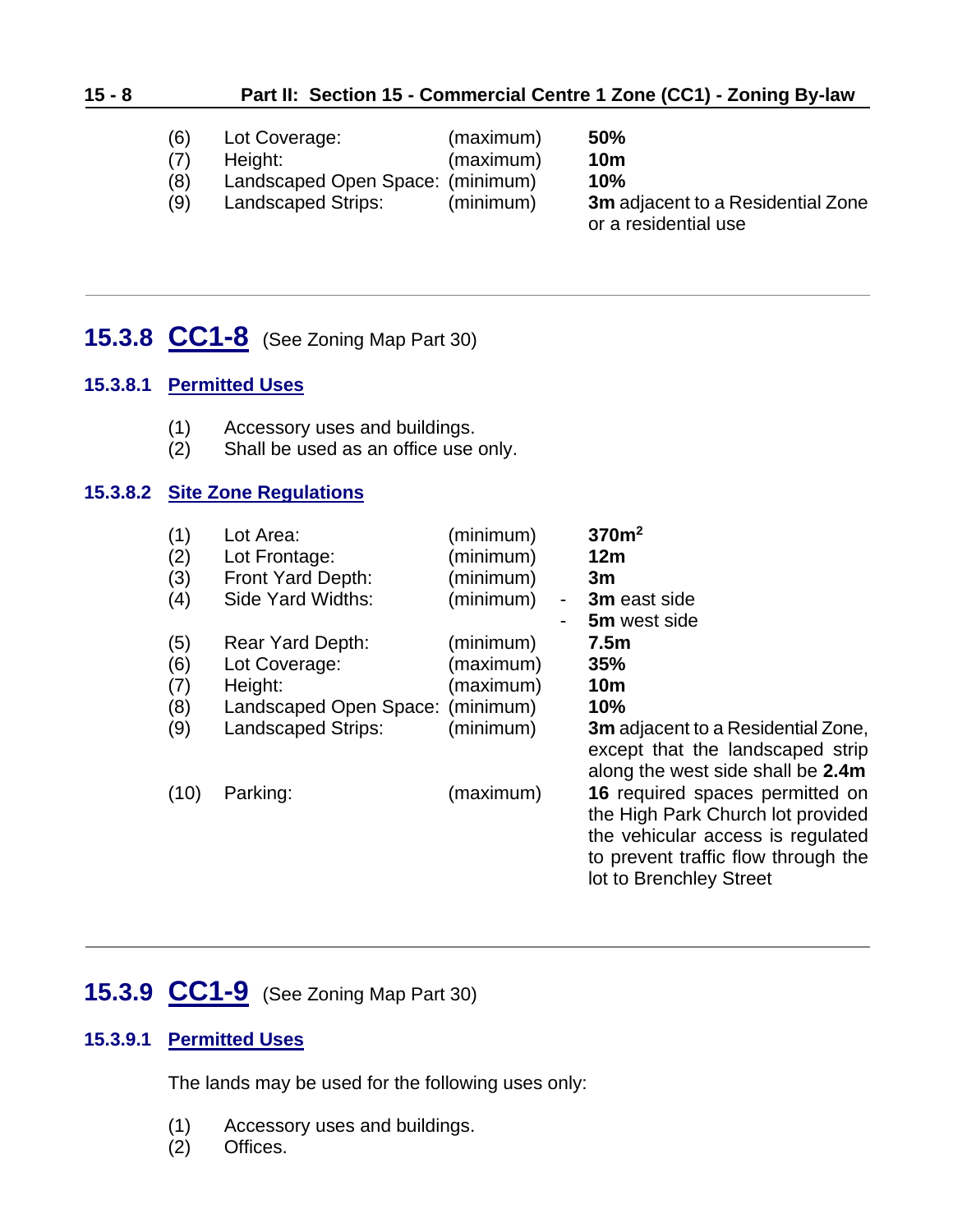- (3) Personal Service Shops.
- (4) Medical Centre/Clinic *(71/2015)*

### **15.3.9.2 Site Zone Regulations**

| (1) | Setbacks:         | (minimum) | the existing building shall provide<br>the following setbacks:<br>- north yard 43m<br>- south yard 12.4m<br>- east yard 3.6m<br>- west yard 1.2m |
|-----|-------------------|-----------|--------------------------------------------------------------------------------------------------------------------------------------------------|
| (2) | Floor Area:       | (maximum) | as existed on the date of passing<br>of this By-law                                                                                              |
| (3) | Landscaped Strip: | (minimum) | 1.2m on west side of existing<br>building                                                                                                        |

## <span id="page-8-0"></span>**15.3.10 CC1-10** (See Zoning Map Part 30)

### **15.3.10.1 Permitted Uses**

(1) May include an automobile washing establishment and gas bar subject to the following site zone regulations:

#### **15.3.10.2 Site Zone Regulations**

| (1)        | Landscaped Strips:                                                       | (minimum)              | <b>3m</b> along west property line except<br>where the kiosk abuts the west<br>property line, in which case a 1.7m<br>landscaped strip shall be provided                                          |
|------------|--------------------------------------------------------------------------|------------------------|---------------------------------------------------------------------------------------------------------------------------------------------------------------------------------------------------|
| (2)        | Location of Automobile (minimum)<br><b>Washing Establishment</b>         |                        | not to be located within <b>9.5m</b> of<br>the 1105 and 1107 Brenchley Street<br>properties, 22m of the<br>653<br>Murphy Road property and 19m<br>1098<br>the<br>London<br>of<br>Road<br>property |
| (3)        | Vehicle Stacking Area:                                                   | (minimum)              | not to be located within 10.5m of<br>1105 and 1107 Brenchley Street<br>properties, 22m of<br>the<br>653<br>Murphy Road property and 3m of<br>the 1098 London Road property                        |
| (4)<br>(5) | Kiosk Location:<br><b>Accessory Buildings and</b><br>Garbage Enclosures: | (minimum)<br>(minimum) | may provide a 1.7m west side yard<br>not to be located within 9m of<br>1105 and 1107 Brenchley Street<br>properties, 22m of 653 Murphy<br>Road and 3m of 1098 London<br>Road.                     |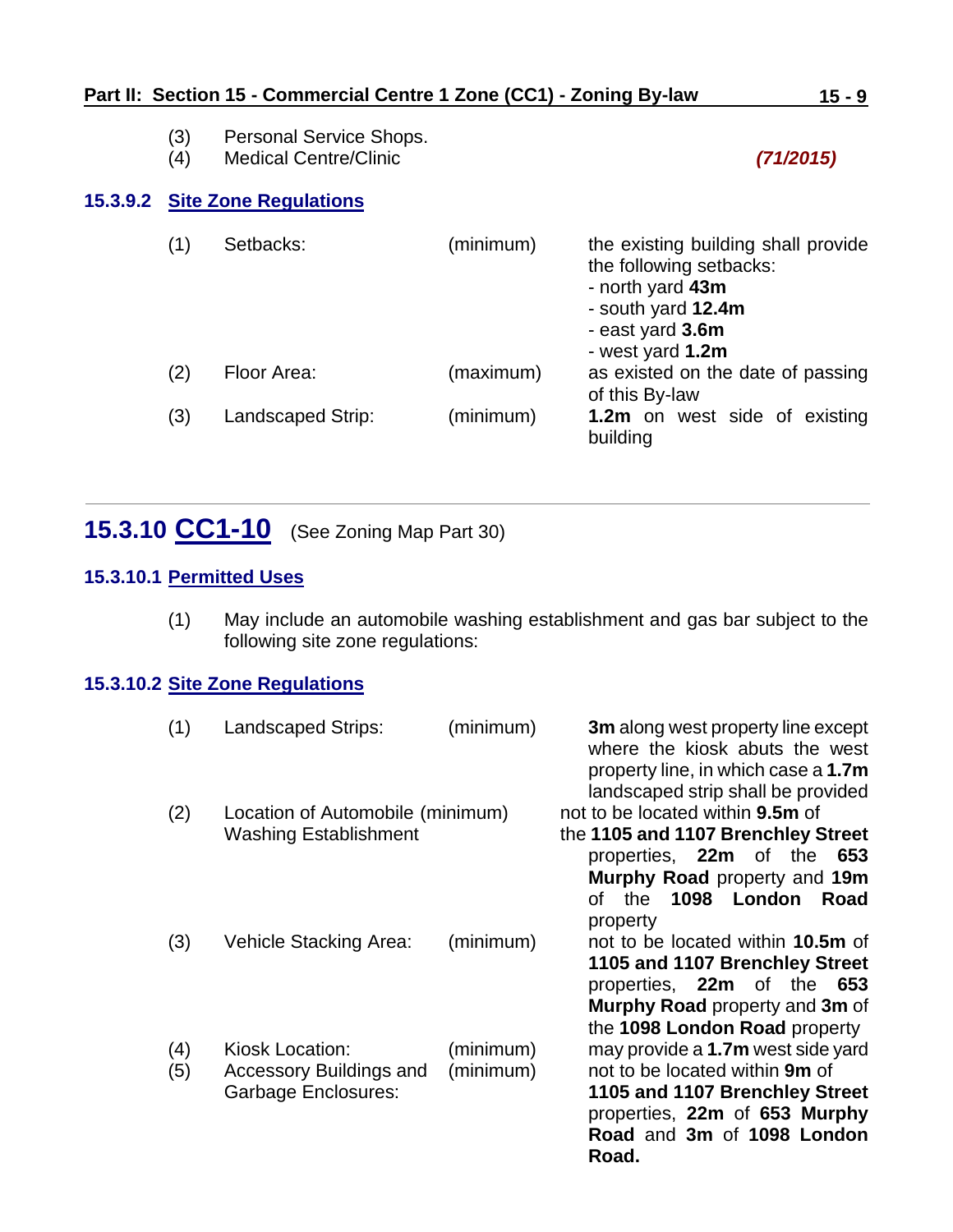#### **15 - 10 Part II: Section 15 - Commercial Centre 1 Zone (CC1) - Zoning By-law**

### <span id="page-9-0"></span>**15.3.11 CC1-11** (See Zoning Map Part 31)

#### **15.3.11.1 Permitted Uses**

The lands shall be used for the following uses only:

- (1) Accessory uses and buildings.
- (2) Automobile service stations.
- (3) Automobile washing establishments. *(70/2003)*
- (4) Bingo halls.
- (5) Commercial recreation establishments within completely enclosed buildings.
- (6) Commercial schools.
- (7) Convenience stores.
- (8) Financial institutions.
- (9) Gas bars.
- (10) Medical centres/clinics
- (11) Offices.
- (12) Personal service shops.
- (13) Restaurants.
- (14) Retail establishments including shopping centres.

# <span id="page-9-1"></span>**15.3.12 CC1-12** (See Zoning Map Parts 31 and 32)

#### **15.3.12.1 Permitted Uses**

The lands shall be used for the following uses only:

- (1) Accessory uses and buildings.
- (2) Bingo halls.
- (3) Commercial recreational establishments within completely enclosed buildings.
- (4) Commercial schools.
- (5) Convenience stores.
- (6) Financial institutions.
- (7) Medical centres/clinics
- (8) Offices.
- (9) Personal service shops.
- (10) Restaurants.
- (11) Retail establishments including shopping centres.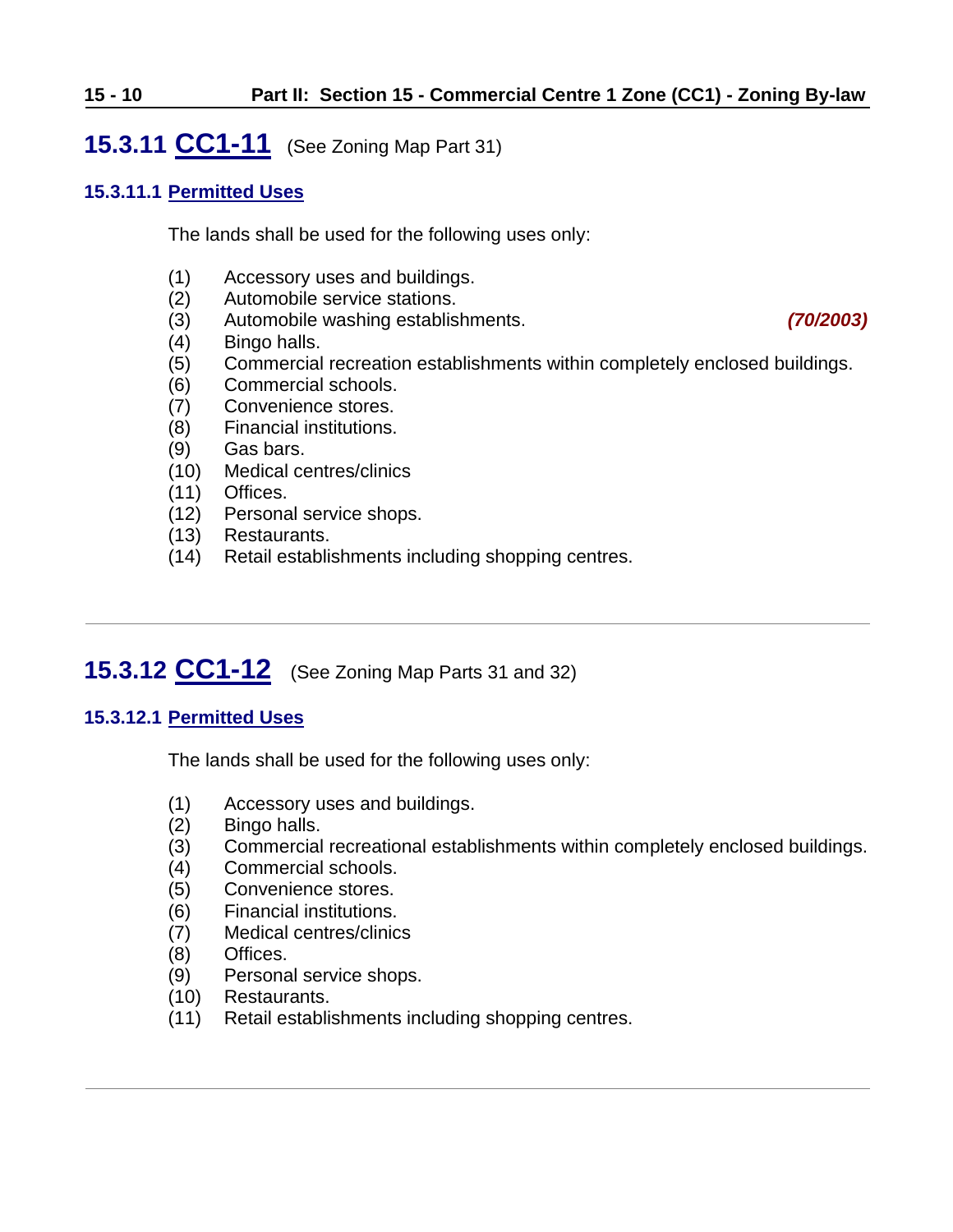### <span id="page-10-0"></span>**15.3.13 CC1-13** (See Zoning Map Part 31)

### **15.3.13.1 Site Zone Regulations**

(1) Open Storage: (minimum) the area of open storage associated with the retail store on the lot shall not exceed **50%** of the lot area

## <span id="page-10-1"></span>**15.3.14 CC1-14** (See Zoning Map Part 32)

#### **15.3.14.1 Permitted Uses**

(1) Those uses permitted in **Section 15.1** 

#### **15.3.14.2 Site Zone Regulations**

| (1) | Lot Area:               | (minimum) | 4000m <sup>2</sup> |
|-----|-------------------------|-----------|--------------------|
| (2) | Lot Frontage:           | (minimum) | 35 <sub>m</sub>    |
| (3) | Front Yard Depth:       | (minimum) | 12m                |
| (4) | Side Yard Widths:       | (minimum) | 3m                 |
| (5) | <b>Rear Yard Depth:</b> | (minimum) | 12 <sub>m</sub>    |
| (6) | Height:                 | (maximum) | 2 storeys          |

# <span id="page-10-2"></span>**15.3.15 CC1-15** (See Zoning Map Part 32)

#### **15.3.15.1 Permitted Uses**

- (1) Animal hospitals with no outdoor kennels.
- (2) Bingo halls.
- (3) Buildings and uses accessory to permitted uses.
- (4) Bulk retail sales establishments.
- (5) Commercial schools.
- (6) Commercial recreational establishments within enclosed buildings.
- (7) Convenience stores.
- (8) Day care centres.
- (7) Dry cleaning and laundry shops.
- (8) Laboratories.
- (9) Libraries.
- (10) Medical centres/clinics.
- (11) Night clubs.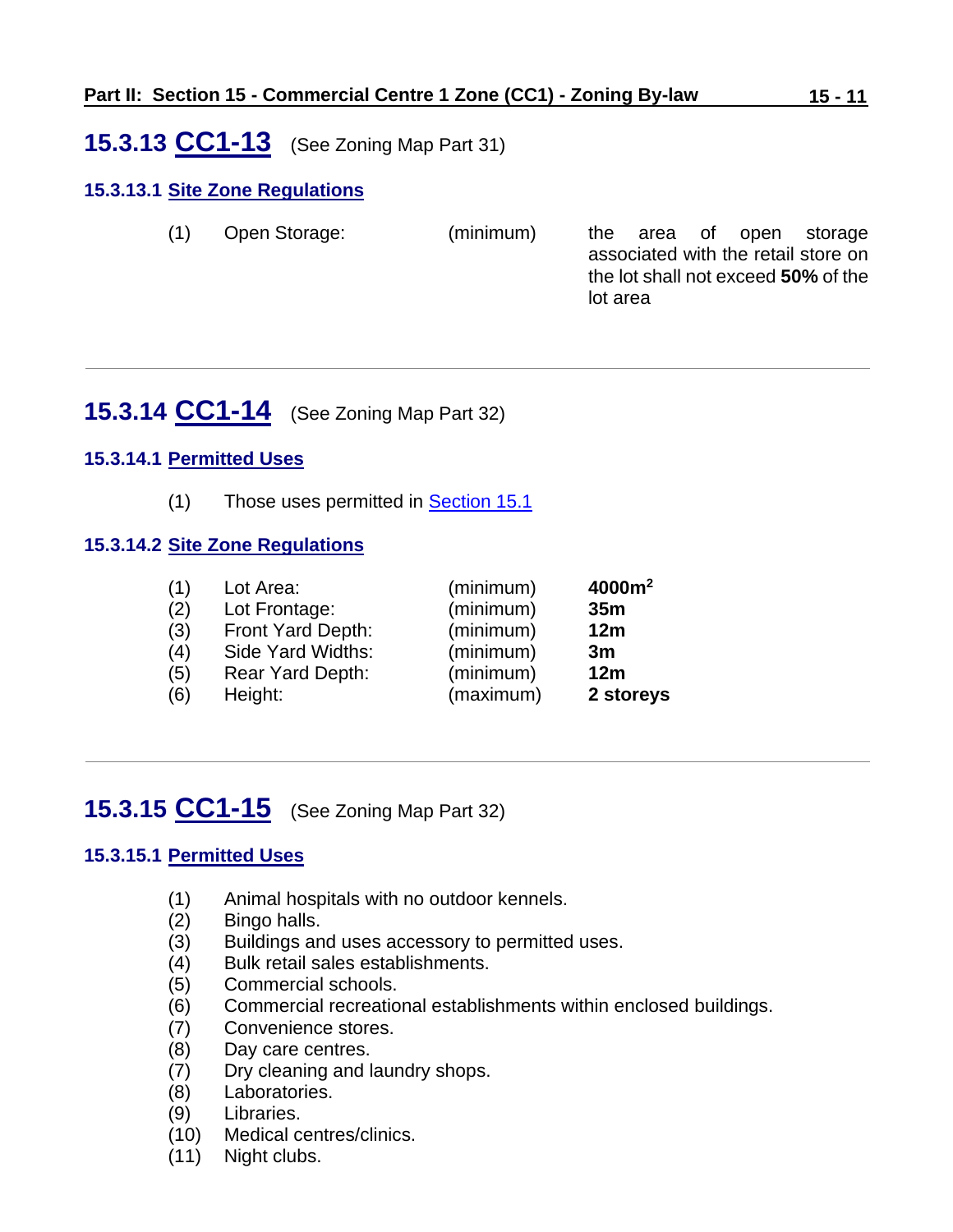### **15 - 12 Part II: Section 15 - Commercial Centre 1 Zone (CC1) - Zoning By-law**

- (12) Offices.
- (13) Personal service stores.
- (14) Private clubs.
- (15) Public halls.
- (16) Repair and rental establishments.
- (17) Restaurants.
- (18) Retail establishments excluding department stores and shopping centres.
- (19) Schools.
- (18) Studios.

#### **15.3.15.2 Site Zone Regulations**

| (1) | Lot Area:                        | (minimum) | 1000m <sup>2</sup> |
|-----|----------------------------------|-----------|--------------------|
| (2) | Lot Frontage:                    | (minimum) | 15 <sub>m</sub>    |
| (3) | Front Yard Depth:                | (minimum) | 9m                 |
| (4) | Side Yard Widths:                | (minimum) | 6m (each side)     |
| (5) | Lot Coverage:                    | (maximum) | 30%                |
| (6) | Landscaped Open Space: (minimum) |           | 10%                |
| (7) | Height:                          | (maximum) | 2 storeys          |

### <span id="page-11-0"></span>**15.3.17 CC1-17** (See Zoning Map Part 32)

#### **15.3.17.1 Permitted Uses**

- (1) Accessory uses and buildings.
- (2) Place of Worship.
- (3) Private open space and recreational facilities.
- (4) Those uses permitted in [Section 15.1.](#page-0-0)

#### **15.3.17.2 Site Zone Regulations – Place of Worship and Private Open Space and Residential Facilities**

| (1) | Lot Area:         | (minimum) | 2ha              |
|-----|-------------------|-----------|------------------|
| (2) | Lot Frontage:     | (minimum) | 30 <sub>m</sub>  |
| (3) | Front Yard Depth: | (minimum) | 12m              |
| (4) | Side Yard Widths: | (minimum) | 7.5m (each side) |
| (5) | Rear Yard Depth:  | (minimum) | 7.5 <sub>m</sub> |
| (6) | Lot Coverage:     | (maximum) | 50%              |
| (7) | Height:           | (maximum) | 13.5m            |

### <span id="page-11-1"></span>**15.3.18 CC1-18** (See Zoning Map Part 31)

**15.3.18.1 Permitted Uses**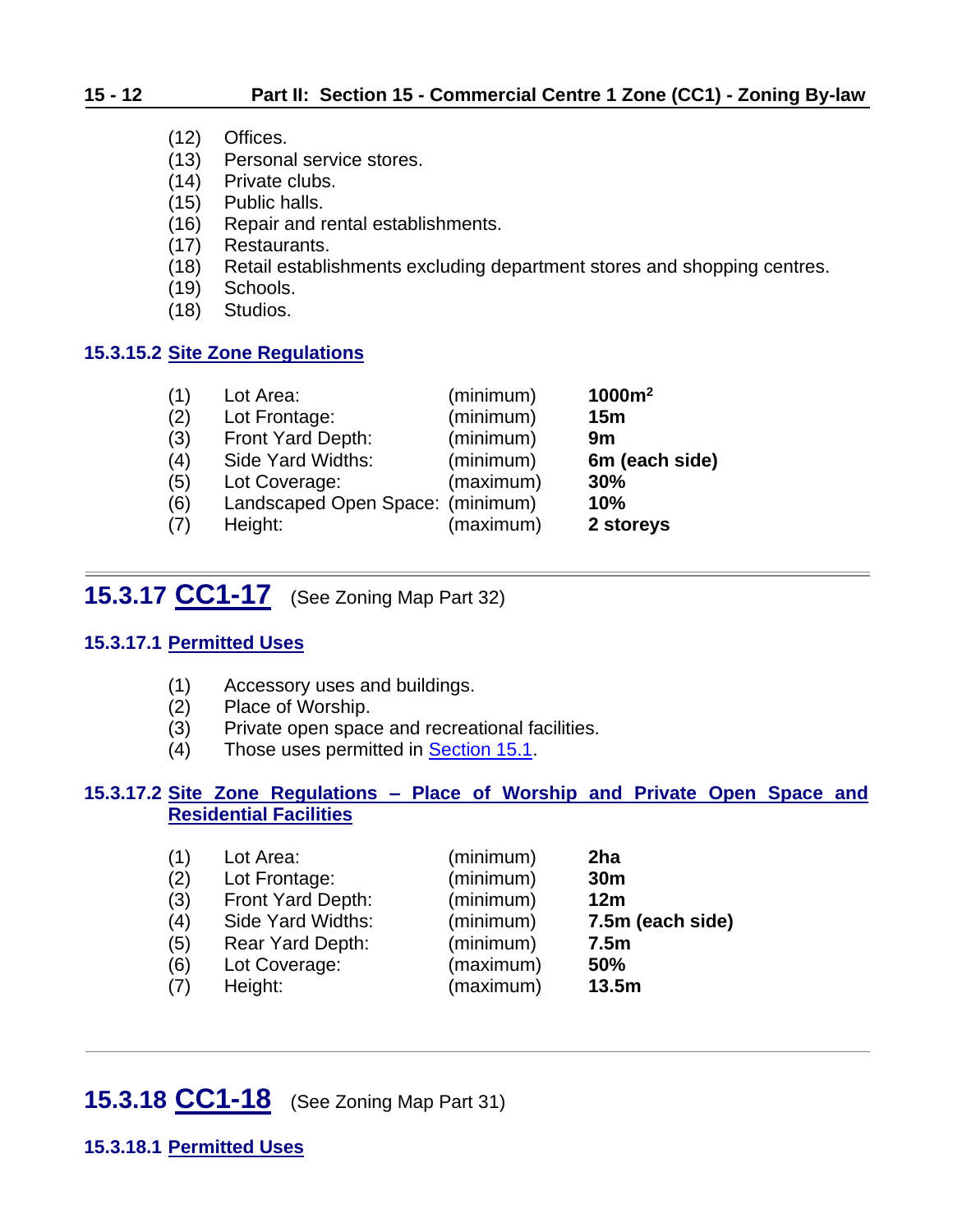- (1) Animal hospitals (with no outdoor kennels).
- (2) Accessory uses and buildings.
- (3) Art galleries.
- (4) Commercial schools.
- (5) Day care centres.
- (6) Dry cleaning and laundry shops.
- (7) Financial institutions.
- (8) Laboratories.
- (9) Libraries.
- (10) Medical Centres/Clinics.
- (11) Museums.
- (12) Nursing homes.
- (13) Homes for aged.
- (14) Offices.
- (15) Personal service shops.
- (16) Place of Worship.
- (17) Retail establishments (does not include a convenience store or a video store)
- (18) Studios.

#### **15.3.18.2 Site Zone Regulations**

| (1)<br>(2)<br>(3)<br>(4) | Lot Area:<br>Lot Frontage:<br>Front Yard Depth:<br>Side Yard Widths: | (minimum)<br>(minimum)<br>(minimum)<br>(minimum) | 1 ha<br>90 <sub>m</sub><br>11 <sub>m</sub><br><b>3m</b> except where a side lot line<br>abuts a Residential Zone or use<br>the minimum side yard shall be<br>7.5 <sub>m</sub> |
|--------------------------|----------------------------------------------------------------------|--------------------------------------------------|-------------------------------------------------------------------------------------------------------------------------------------------------------------------------------|
| (5)                      | Rear Yard Depth:                                                     | (minimum)                                        | <b>3m</b> , except that where a side lot<br>line abuts a Residential Zone or<br>use the minimum rear yard shall<br>be 7.5m                                                    |
| (6)<br>(7)<br>(8)        | Lot Coverage:<br>Height:<br>Landscaped Open Space: (minimum)         | (maximum)<br>(maximum)                           | 40%<br>10.5m<br><b>20%</b>                                                                                                                                                    |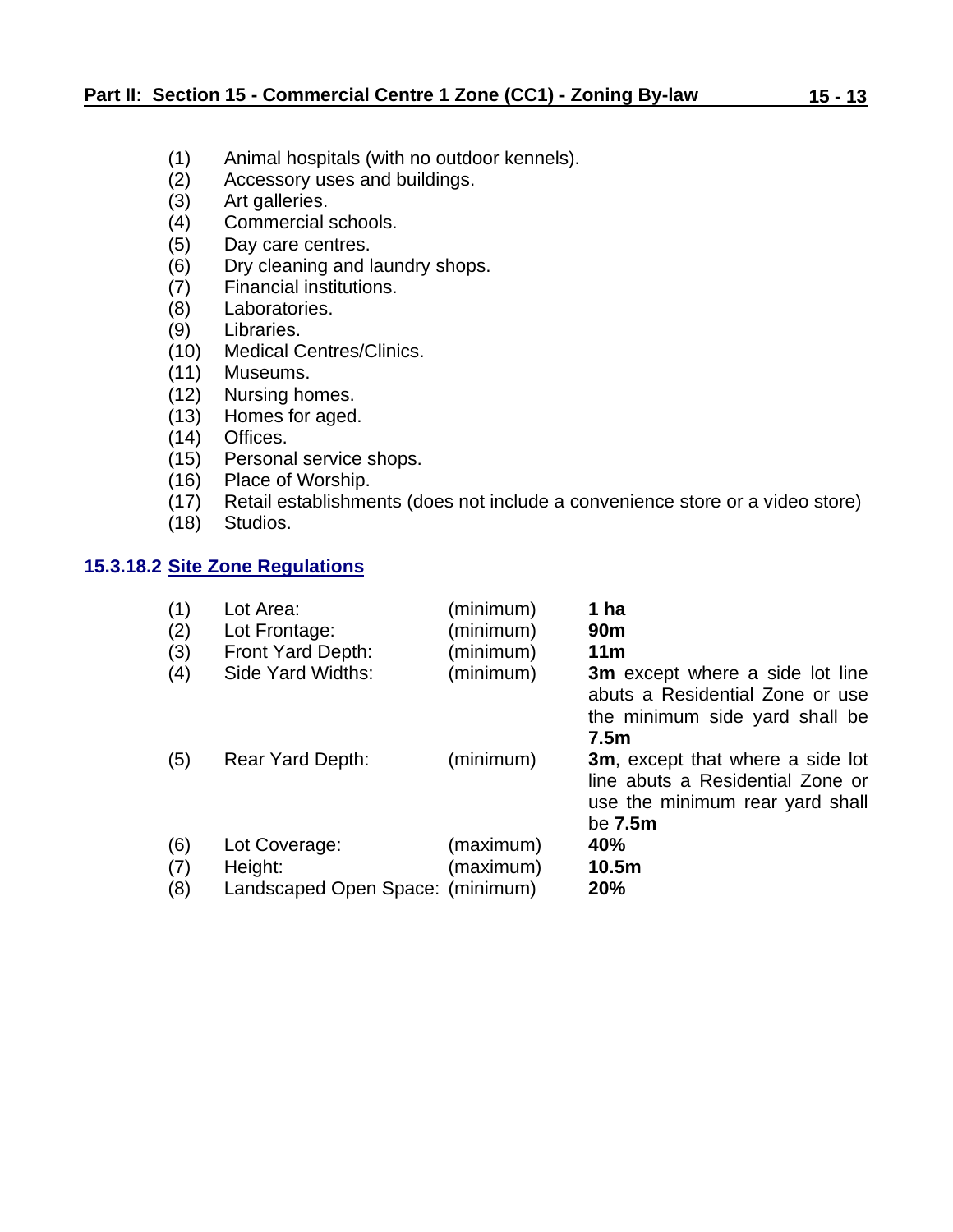| $15 - 14$ |      |                           |           | Part II: Section 15 - Commercial Centre 1 Zone (CC1) - Zoning By-law                                                                                                                                                                                                                               |
|-----------|------|---------------------------|-----------|----------------------------------------------------------------------------------------------------------------------------------------------------------------------------------------------------------------------------------------------------------------------------------------------------|
|           | (9)  | <b>Landscaped Strips:</b> | (minimum) | <b>10.7m</b> along Pontiac Drive<br>$\sim$<br>6m adjacent to a Residential Zone<br>or use                                                                                                                                                                                                          |
|           | (10) | Access:                   | (minimum) | being<br>prior to any new use<br>established on the lands except a<br>centre/clinic,<br>medical<br>a a<br>new<br>driveway<br>shall<br>access<br>be<br>constructed and located no further<br>north on the lot than the north limit<br>of Ryan Street and all other access<br>points shall be closed |
|           | (11) | Number of Buildings:      |           | building<br>than<br>$\overline{1}$<br>main<br>more<br>permitted                                                                                                                                                                                                                                    |

## <span id="page-13-0"></span>**15.3.19 CC1-19** (See Zoning Map Part 32)

#### **15.3.19.1 Site Zone Regulations**

| (1)                      | Lot Area:                                                                        | (minimum)                           | $\blacksquare$ | $6,000m^2$                                                  |
|--------------------------|----------------------------------------------------------------------------------|-------------------------------------|----------------|-------------------------------------------------------------|
| (2)                      | Lot Frontage:                                                                    | (minimum)                           |                | 80 <sub>m</sub>                                             |
| (3)                      | Front Yard Depth:                                                                | (minimum)                           |                | <b>3.8m</b> from Barclay Drive                              |
| (4)                      | Side Yard Widths:                                                                | (minimum)                           |                | <b>3m</b> from Quinn Drive                                  |
| (5)<br>(6)<br>(7)<br>(8) | Rear Yard Depth:<br>Lot Coverage:<br>Height:<br>Landscaped Open Space: (minimum) | (minimum)<br>(maximum)<br>(maximum) |                | 8.5m from Exmouth Street<br>3m<br>35.5%<br>2 storeys<br>10% |

# <span id="page-13-1"></span>**15.3.20 CC1-20** (See Zoning Map Part 48)

#### **15.3.20.1 Permitted Uses**

- (1) Accessory uses and buildings.<br>(2) Automobile washing establishn
- Automobile washing establishments.
- (3) Automobile service stations.
- (4) Commercial schools.
- (5) Commercial recreational establishments within buildings.
- (6) Convenience stores.
- (7) Financial institutions.
- (8) Medical centre/clinics.
- (9) Night clubs.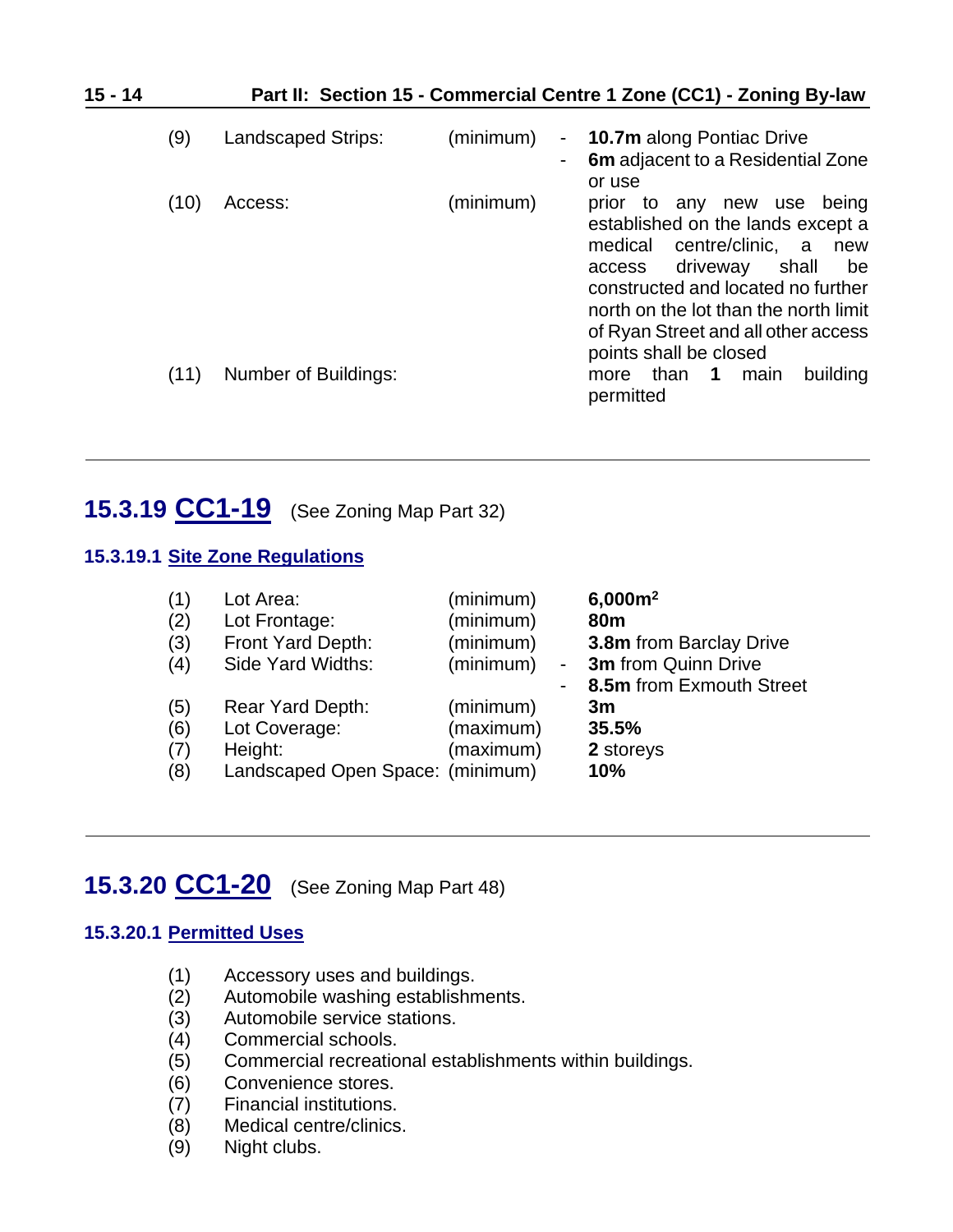- (10) Offices.
- (11) Personal service establishments.
- (12) Public halls.
- (13) Restaurants.
- (14) Retail establishments including department stores and shopping centres.
- (15) Social and service clubs.

#### **15.3.20.2 Site Zone Regulations**

| (1) | Lot Area:         | (minimum)                             | 1 ha                                |
|-----|-------------------|---------------------------------------|-------------------------------------|
| (2) | Lot Frontage:     | (minimum)                             | 60 <sub>m</sub>                     |
| (3) | Front Yard Depth: | (minimum)                             | 12 <sub>m</sub>                     |
| (4) | Side Yard Widths: | (minimum)                             | 12m (each side)                     |
| (5) | Rear Yard Depth:  | (minimum)                             | 12 <sub>m</sub>                     |
| (6) | Height:           | (maximum)<br>$\overline{\phantom{a}}$ | 6 storeys for offices uses          |
|     |                   |                                       | - 3 storeys for all other permitted |
|     |                   |                                       | uses                                |

# <span id="page-14-0"></span>**15.3.21 CC1-21** (See Zoning Map Part 32)

### **15.3.21.1 Permitted Uses**

(1) As set out in **Section 15.1**.

### **15.3.21.2 Site Zone Regulations**

| (1)<br>(2)<br>(3) | Lot Area:<br>Lot Frontage:<br>Front Yard Depth: | (minimum)<br>(minimum)<br>(minimum) | 1,000m <sup>2</sup><br>30 <sub>m</sub><br><b>9m</b> from Exmouth Street<br><b>3m</b> from Quinn Drive                                                                   |
|-------------------|-------------------------------------------------|-------------------------------------|-------------------------------------------------------------------------------------------------------------------------------------------------------------------------|
| (4)               | Side Yard Widths:                               | (minimum)                           | 3m, except that where a lot abuts<br>a Residential Zone or use a 6m<br>side yard shall be provided                                                                      |
| (5)               | Rear Yard Depth:                                | (minimum)                           | <b>3m</b> from Quinn Drive                                                                                                                                              |
| (6)               | Lot Coverage:                                   | (maximum)                           | 35%                                                                                                                                                                     |
| (7)               | Height:                                         | (maximum)                           | 13.5m                                                                                                                                                                   |
| (8)               | Landscaped Open Space:                          | (minimum)                           | 10%                                                                                                                                                                     |
| (9)               | <b>Landscaped Strips:</b>                       | (minimum)                           | <b>6m</b> adjacent to Exmouth Street<br>and 6m along the west lot line and<br>planted with coniferous trees to<br>provide a screen 3m adjacent to<br><b>Quinn Drive</b> |
| (10)              | Number of Buildings                             |                                     | building<br>1<br>than<br>main<br>more<br>permitted                                                                                                                      |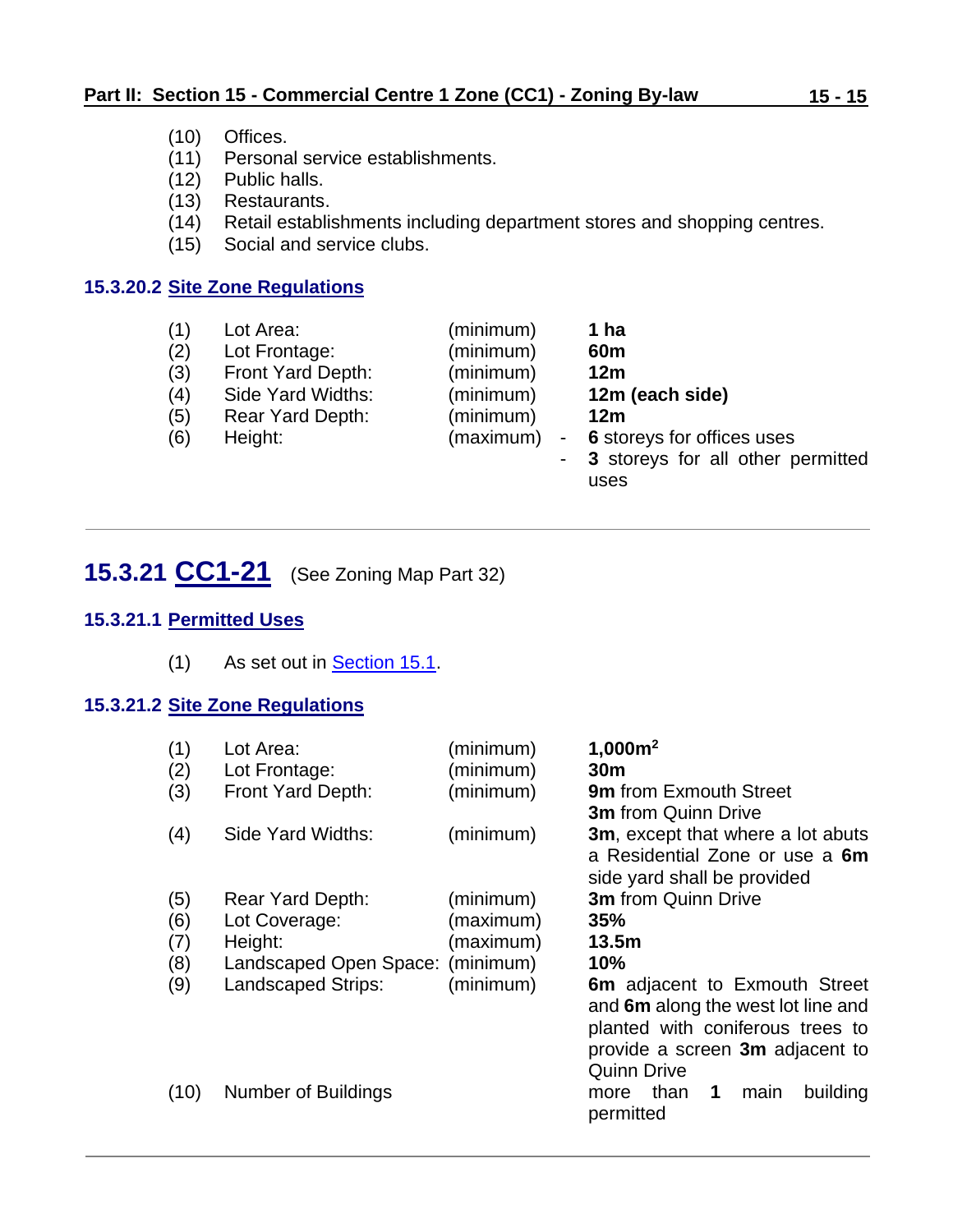# <span id="page-15-0"></span>**15.3.22 CC1-22** (See Zoning Map Part 32)

*(133/2005)*

### **15.3.22.1 Permitted Uses**

- (1) Those uses as set out in [Section 15.1](#page-0-0)
- (2) An apartment dwelling
- (3) A multiple attached dwelling
- (4) A retirement home
- (5) A nursing home
- (6) A home for the aged or rest home

#### **15.3.22.2 Site Zone Regulations for an Apartment Dwelling, a Retirement Home, a Nursing Home and a Home for the Aged or Rest Home** *(81/2020)*

| (1) | Front Yard Depth:                | (minimum) | 9m from Exmouth Street                 |
|-----|----------------------------------|-----------|----------------------------------------|
| (2) | Side Yard Width:                 | (minimum) | 6m                                     |
| (3) | Rear Yard Depth:                 | (minimum) | 6m                                     |
| (4) | Lot Coverage:                    | (maximum) | 35%                                    |
| (5) | Landscaped Open Space: (minimum) |           | 40%                                    |
| (6) | Height:                          | (maximum) | 4 storeys                              |
| (7) | Parking - Retirement Home        |           | 3 plus 0.5 spaces per residential unit |
|     |                                  |           |                                        |

#### **15.3.22.3 Site Zone Regulations for Multiple Attached Dwellings** *(81/2020)*

- (1) Lot Area (per unit): (minimum) **390m<sup>2</sup>** (2) Lot Frontage (per unit): (minimum) **10m**
- (3) Front Yard Depth (per unit): (minimum) **4m**
- (4) Exterior Side Yard: (minimum) **5m each side. There is no interior side yard required along the common lot line where dwelling units are attached by a common wall. Where those portions of the dwelling units are not attached by a common wall, a setback of 0.6m from the common lot line shall be required.**
- (5) Rear Yard Depth: (minimum) **7.5m**
- (6) Setback from Howard Watson Nature Trail: (minimum) **Notwithstanding any other setbacks established by this Zone, a minimum 7.5m building setback shall be required from the Howard Watson Trail.**
- (7) Lot Coverage: (maximum) **42%** (8) Height: (maximum) **12m**
- (9) Landscaped Open Space (entire parcel): (minimum) **37%**
- (10) Parking: **1.3 spaces per residential unit.**

### **15.3.22.3 Site Zone Regulations for Multiple Attached Dwellings** *(81/2020)*

(1) The provision of subsection 15.2 shall apply.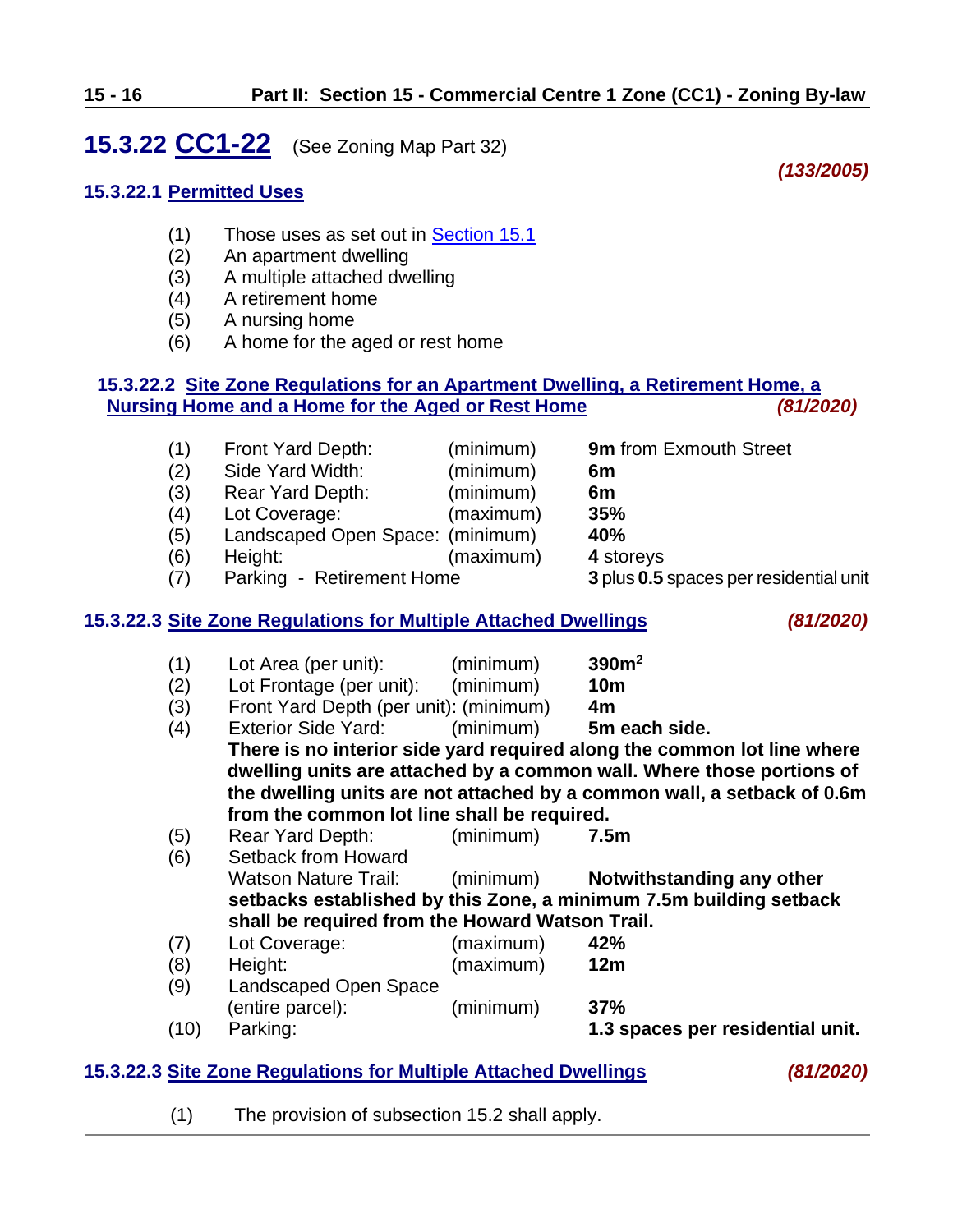<span id="page-16-0"></span>**15.3.23 CC1-23** (See Zoning Map Part 32)

#### **15.3.23.1 Permitted Uses**

- (1) Craft brewery.
- (2) Those uses permitted in Section 15.1.

#### **15.3.23.2 Site Zone Regulations – Craft Brewery**

| (1) | <b>Floor Area Restrictions</b> |           |                                                     |
|-----|--------------------------------|-----------|-----------------------------------------------------|
|     | <b>Brewing Area:</b>           | (maximum) | 130m <sup>2</sup>                                   |
|     | Restaurant/Taproom:            | (maximum) | 220m <sup>2</sup>                                   |
|     | Retail:                        | (maximum) | 80m <sup>2</sup>                                    |
| (2) | <b>Building Setbacks:</b>      |           | As existed on the date of passing                   |
|     |                                |           | of this by-law                                      |
| (3) | <b>Parking Spaces</b>          |           | A minimum of 47 parking spaces                      |
|     |                                |           | shall be provided                                   |
| (4) | <b>Outdoor Storage:</b>        |           | shall<br>No.<br>storage<br>open<br>be<br>permitted. |

#### **15.3.23.3 Site Zone Regulations – All Other Uses**

The regulations set out in Section 15.2 shall apply.

# <span id="page-16-1"></span>**15.3.24 CC1-24** (See Zoning Map Part 32)

#### **15.3.24.1 Permitted Uses**

- (1) Craft brewery.
- (2) Those uses permitted in Section 15.1.

#### **15.3.24.2 Site Zone Regulations – Craft Brewery**

- (1) Maximum floor area for a production area associated with a craft brewery shall be **180m<sup>2</sup>** .
- (2) Production area associated with a craft brewery shall be located behind a commercial use.
- (3) Craft brewery shall be located a minimum of **100m** from a residential use or residential zone.

#### **15.3.23.3 Site Zone Regulations – All Other Uses**

(1) The regulations set out in Section 15.2 shall apply.

#### *(133/2018)*